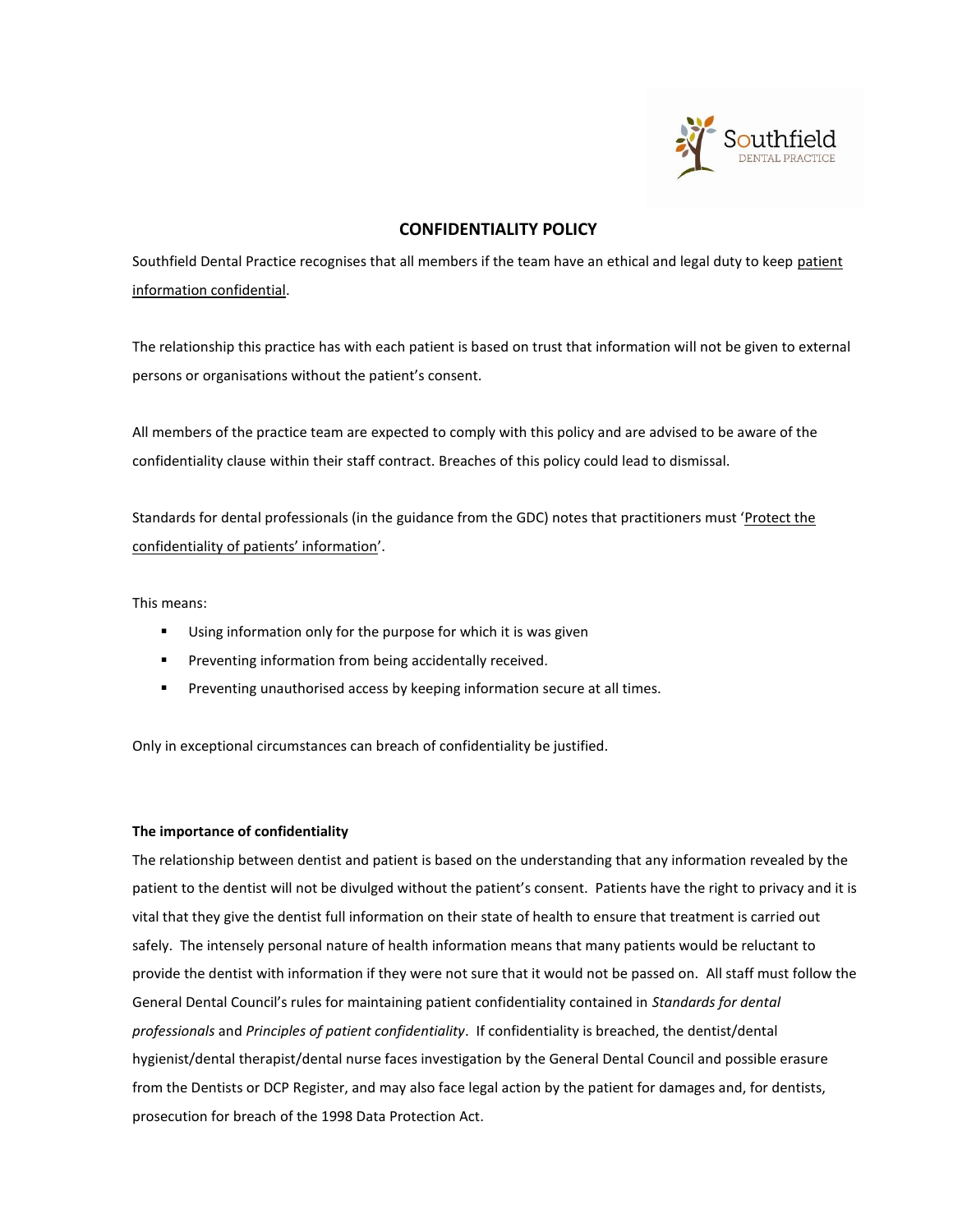## **What is personal information?**

In a dental context, personal information held by a dentist about a patient includes:

- the patient's name, current and previous addresses, bank account/credit card details, telephone number/email address and other means of personal identification such as physical description
- information that the individual is or has been a patient of the practice or attended, cancelled or failed to attend an appointment on a certain day
- information concerning the patient's physical, mental or oral health or condition
- information about the treatment that is planned, is being or has been provided
- information about family members and personal circumstances supplied by the patient to others
- the amount that was paid for treatment, the amount owing or the fact that the patient is a debtor to the practice.

# **Principles of confidentiality**

This practice has adopted the following three principles of confidentiality:

Personal information about a patient:

- is confidential in respect of that patient and to those providing the patient with health care
- should only be disclosed to those who would be unable to provide effective care and treatment without that information (*the need-to-know concept*), and
- such information should not be disclosed to third parties without the consent of the patient except in certain specific circumstances described in this policy.

# **Preventing breaches of confidentiality**

Keep all confidential data stored securely and do not allow them to be placed in areas where they may be seen by unauthorised personnel. Do not provide information:

- To school about a child's attendance
- To employers about patient's appointments
- To third parties about appointments or leave detailed answer machine messages.
- Only leave messages to return the practice's phone call.

Recall cards and other personal information must be sent in a sealed envelope and marked **'Private & Confidential'**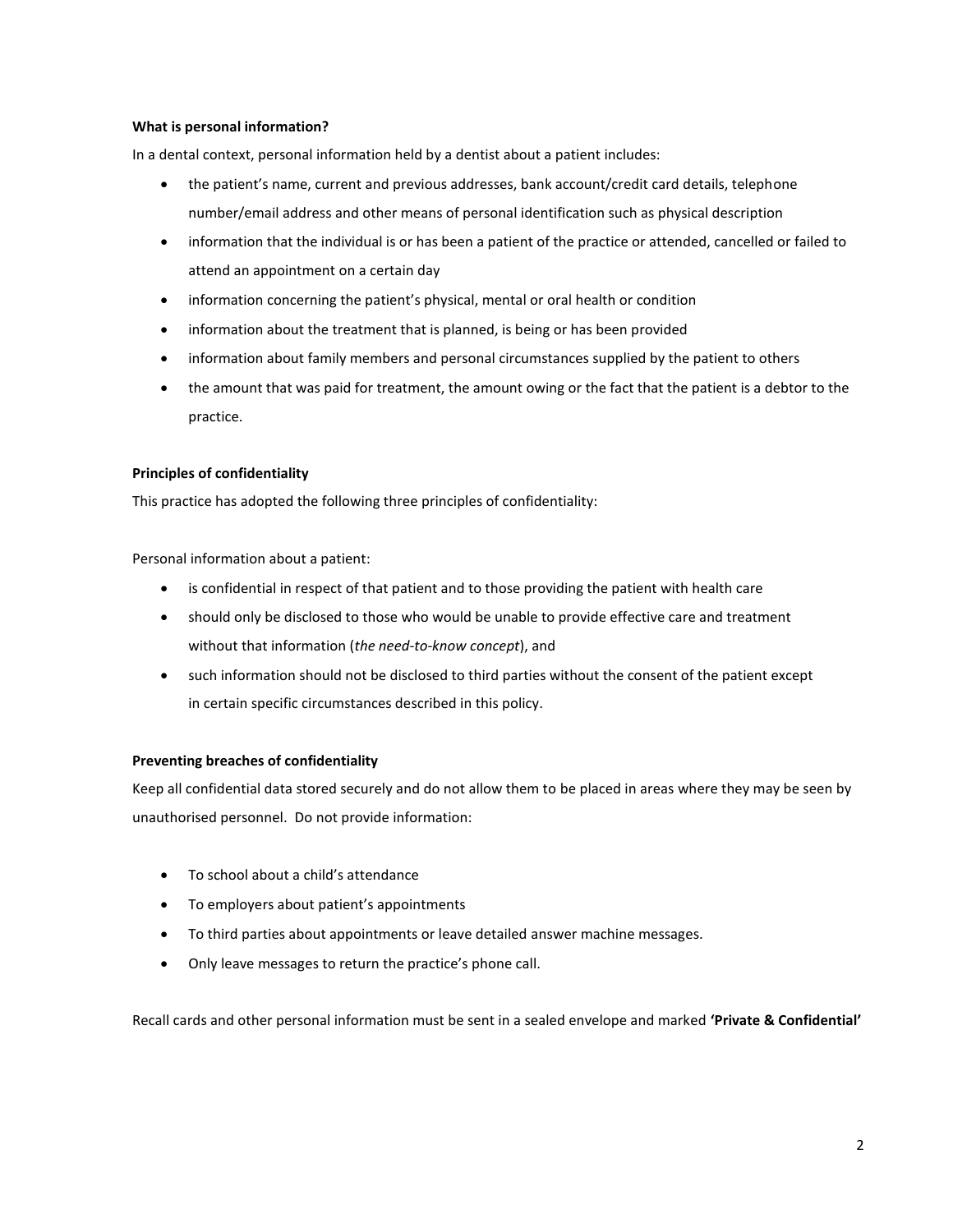## **Disclosure of information**

If is necessary to release information about a patient:

- Get patient's consent first, where possible. Make sure they understand what information you will release, why and any likely consequences.
- Release the minimum required.
- Be prepared to justify decisions and follow-on action.

If you are using patient information (i.e. radiographs, study models) for teaching purposes gain the patient's consent and ensure the patient cannot be identified from the information released.

#### **Disclosures to third parties**

There are certain restricted circumstances in which a dentist may decide to disclose information to a third party or may be required to disclose by law. *Responsibility for disclosure rests with the patient's dentist and under no circumstances can any other member of staff make a decision to disclose.* A brief summary of the circumstances is given below.

#### **When disclosure is in the public interest**

There are certain circumstances where the wider public interest outweighs the rights of the patient to confidentiality. This might include cases where disclosure would prevent a serious future risk to the public or assist in the prevention or prosecution of serious crime.

## **When disclosure can be made**

There are circumstances when personal information can be disclosed:

- where expressly the patient has given consent to the disclosure
- where disclosure is necessary for the purpose of enabling someone else to provide health care to the patient and the patient has consented to this sharing of information
- where disclosure is required by statute or is ordered by a court of law
- where disclosure is necessary for a dentist to pursue a bona-fide legal claim against a patient, when disclosure to a solicitor, court or debt collecting agency may be necessary.

## **Disclosure of information necessary in order to provide care and for the functioning of the NHS**

Information may need to be disclosed to third party organisations to ensure the provision of care. In practical terms this type of disclosure means:

referral of the patient to another dentist or health care provider such as a hospital.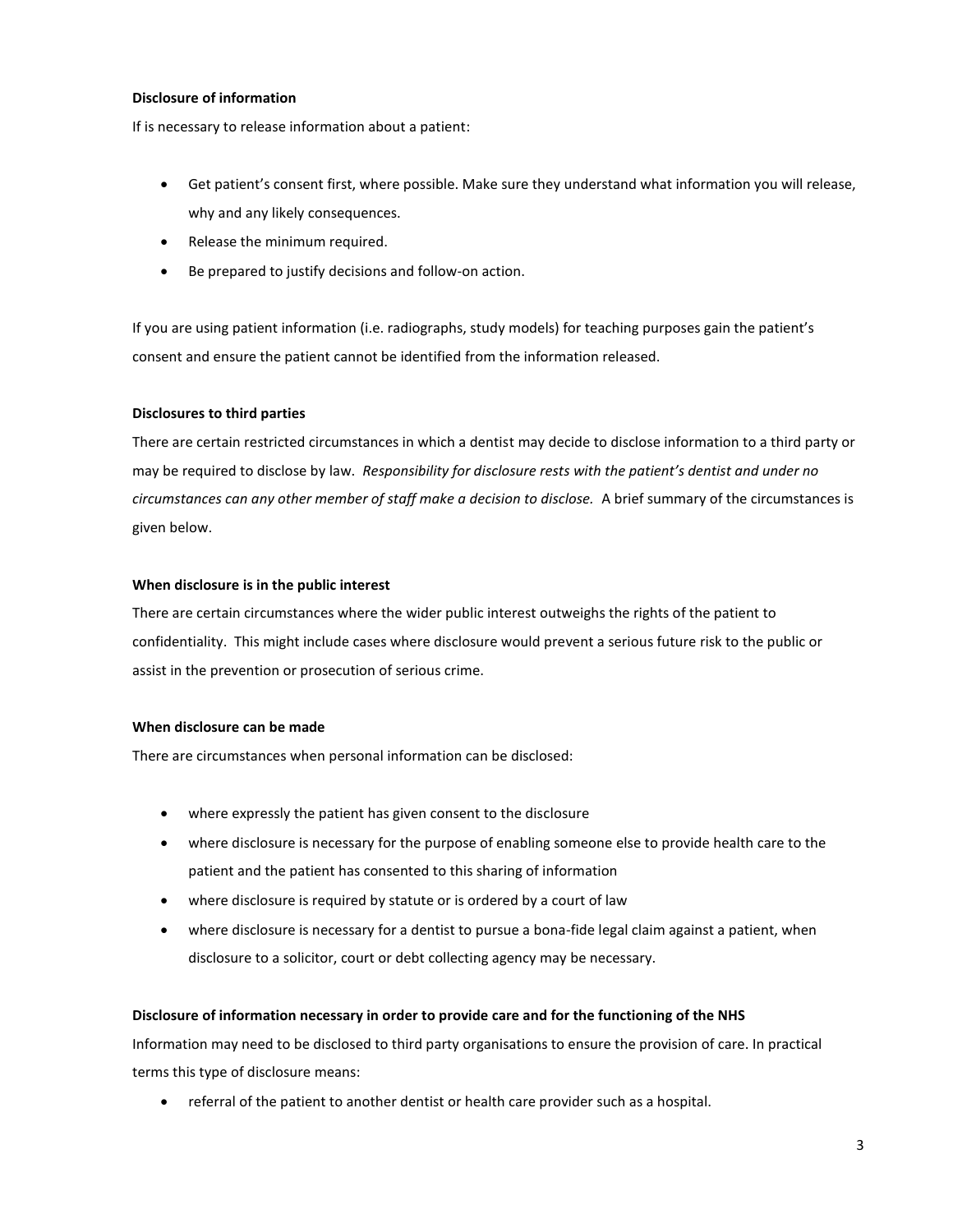#### **Data protection code of practice**

The Practice's *Data protection code of practice* provides the required procedures to ensure that we comply with the 1998 Data Protection Act. It is a condition of engagement that everyone at the practice complies with the code of practice.

#### **Data Protection Act 1998**

The Data Protection Act 1998 (DPA 98) came into force on 1st Mar 2000. The Act sets out procedures to be followed when personal information is processed in both electronic and paper records.

Under DPA 98, most of the Access to Health Records Act 1990 was repealed and now applies only to requests for health records in respect of deceased individuals

#### The Data Protection Officer (DPO) for Southfield Dental Practice is Christian Gollings.

DPA 98 covers both automated and manual records for living individuals. The Act generally gives them the right of access to all their own health records.

All personal data, written and electronic, must be processed in accordance with the 8 Data Protection Principles. These Principles are set out in this document.

#### **Access to records**

Under the Data Protection Act 1998, a patient has the right to see their dental records. This is known as "subject access rights".

This document will guide you in how to respond to subject access requests and it also provides you with guidance with responding to requests from patients and/or dental professionals where treatment is sought outside the UK.

Patients have the right of access to their health records held on paper or on computer. A request from a patient to see records or for a copy must be referred to the patient's dentist. The patient should be given the opportunity of coming into the practice to discuss the records and will then be given a photocopy. Care should be taken to ensure that the individual seeking access is the patient in question and where necessary the practice will seek information from the patient to confirm identity. The copy of the record must be supplied within forty days of payment of the fee and receipt of identifying information if this is requested.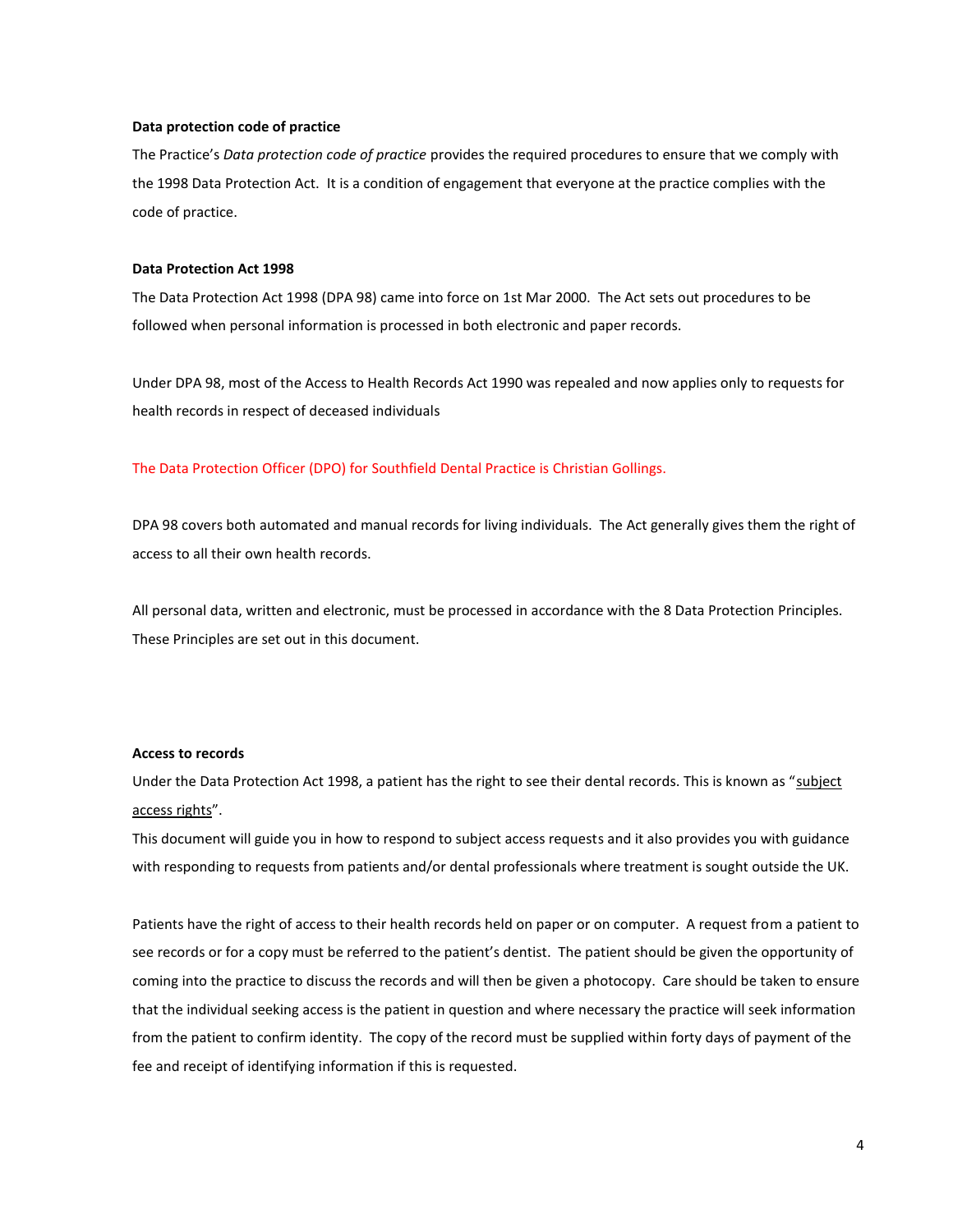## **Why would a patient want to access their dental records?**

The patient will have their own reason to request their dental records and they do not need to give a reason why when making a request.

Who can make a request?

A request to access dental records, or any part of the dental record, can be made by the following people:

- $\bullet$  the patient
- a person authorised in writing to make the application on the patient's behalf
- A person having parental or guardian responsibility for the patient
- where the patient is incapable of managing his own affairs, any person appointed by a court to manage those affairs
- where the patient has died, the patient's personal representative and any person who may have a claim arising out of the patient's death.

#### **Exemptions to Access**

There are two main exemptions to a patient's right of access which are:

- information about identifiable third parties
- information likely to cause someone serious physical or mental harm

The first exemption means those who hold the information (known as data controllers in the legislation) may refuse to release it if it would reveal information about another person unless that person has given consent.

The second exemption means that access can be refused if it is likely to cause serious harm to the physical or mental health or condition of the data subject or any other person. The term "any other person" could relate to a health professional or a relative of the patient. Subject access rights can be refused if it was considered likely to put a health professional or a family of the patient in danger.

## **Access to Dental Records - Patient Fees**

Under the Data Protection Act 1998 (Fees and Miscellaneous Provisions) Regulations 2001, patient charges apply.

The patient can be charged for **copies** as follows:

- £10 if dental records and radiographs held on computer
- £50 if the dental records and radiographs held in part on computer and in part manually or are all manual

The patient can be charged to **view only** (no copies made) their records as follows:

- £10 if dental records are held totally on computer
- £10 if the dental records are held manually or are in part held manually and on computer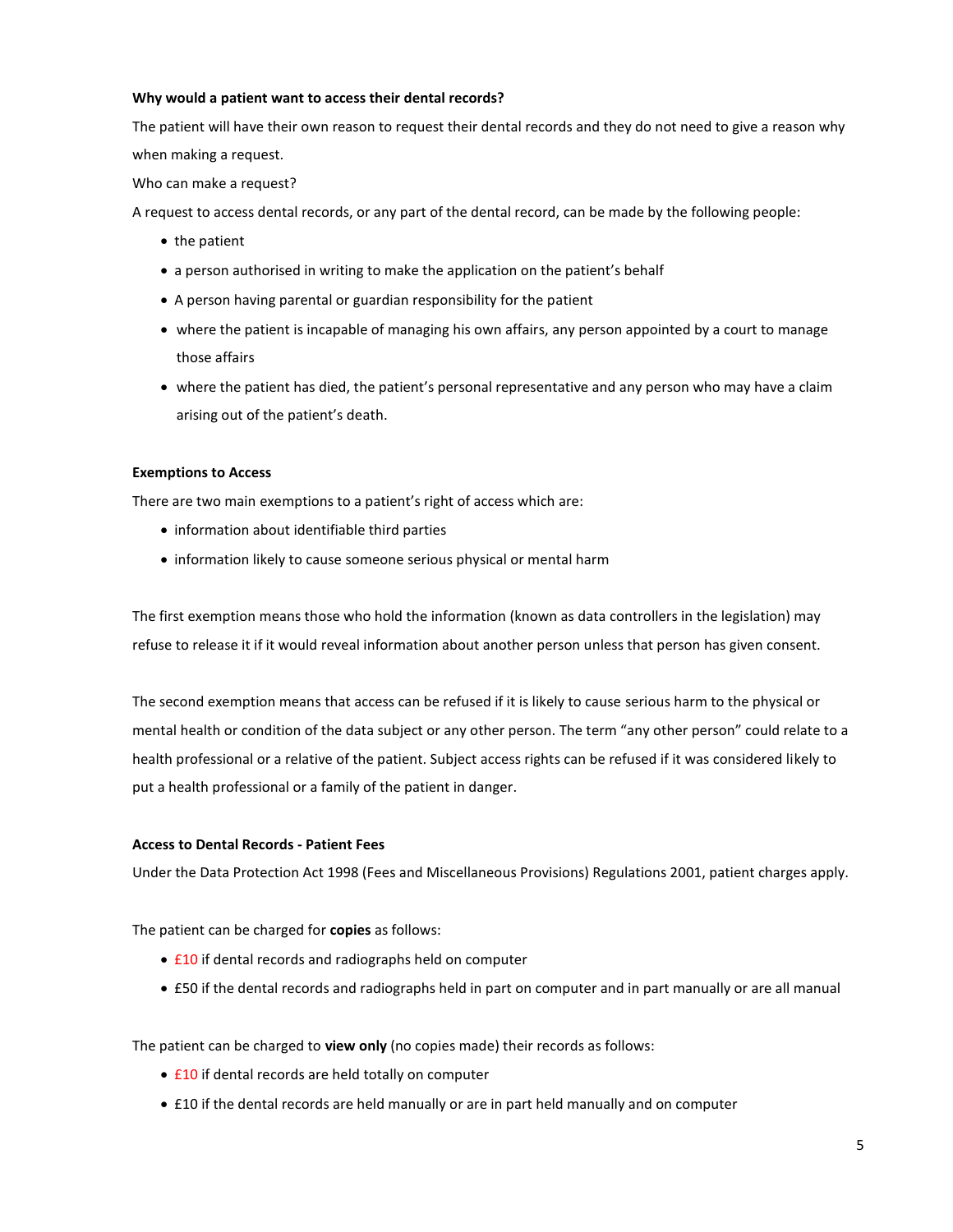If a person wishes to view their health records and then wants to be provided with copies this would still come under the one access request. The  $£10$  maximum fee for viewing would be included within the  $£50$  maximum fee for copies of health records, held in part on computer and in part manually.

#### **Requests to access dental records of a deceased person**

Access to the health records of a deceased person is governed by the Access to Health Records Act 1990. You will only be able to accept requests under the following circumstances:

- next of kin or legal executor
- permission of the next of kin
- have written permission from the deceased person given before they died.

## **Dental Record Requests for Treatment Outside the UK**

Should a request be made by a patient who is seeking dental treatment outside the UK, the legal right to access dental records and radiographs is the same as given in the above. Patients do not have to give a reason why are requesting a copy of their dental records and it is under their own action and consent that they are disclosing personal information to a dental professional abroad.

For former patients living outside of the UK, but who have undergone treatment while living in the UK still have the same rights to apply for access to their UK dental records. Such requests should be dealt with as someone making an access request from within the UK.

**Original health records should not be given to patients to keep/take to a new dentist outside the UK. The Department of Health recommend that original patient health records should not be sent to patients or their authorised representative because of the potential detriment to patients should the records be lost and for medico-legal purposes.**

For further sources of information please visit: [www.ico.gov.uk](http://www.ico.gov.uk/) or seek advice from your legal representative should you be concerned about a particular case or exemption issues.

#### **General Rules**

The fact that patients have the right of access to their records makes it essential that information is properly recorded. Records must be:

- contemporaneous and dated
- accurate and comprehensive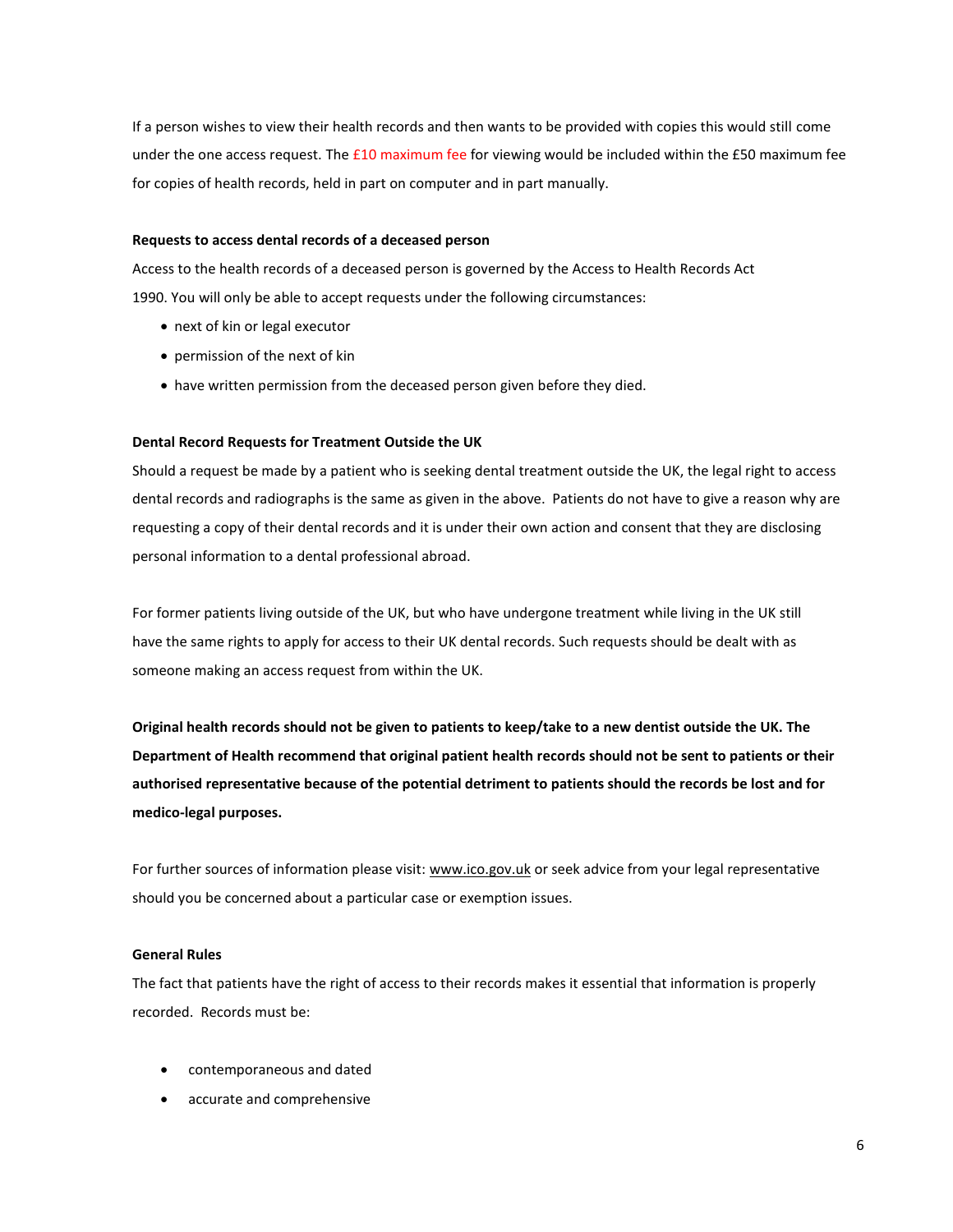- signed by the dentist
- neat, legible and written in ink
- strictly necessary for the purpose
- not derogatory
- such that disclosure to the patient would be unproblematic.

# **Practical rules**

The principles of confidentiality give rise to a number of practice rules that everyone in the practice must observe:

- records must be kept secure and in a location where it is not possible for other patients or individuals to read them
- identifiable information about patients should not be discussed with anyone outside of the practice including relatives or friends
- a school should not be given information about whether a child attended for an appointment on a particular day. It should be suggested that the child is asked to obtain the dentist's signature on his or her appointment card to signify attendance
- demonstrations of the practice's administrative/computer systems should not involve actual patient information
- when talking to a patient on the telephone or in person in a public area care should be taken that sensitive information is not overheard by other patients
- do not provide information about a patient's appointment record to a patient's employer
- messages about a patient's care should not be left with third parties or left on answering machines. A message to call the practice is all that can be left
- recall cards and other personal information must be sent in an envelope
- disclosure of appointment books, record cards or other information should not be made to police officers or Inland Revenue officials unless upon the instructions of the dentist
- patients should not be able to see information contained in appointment books, day sheets or computer screens
- discussions about patients should not take place in public areas of the practice.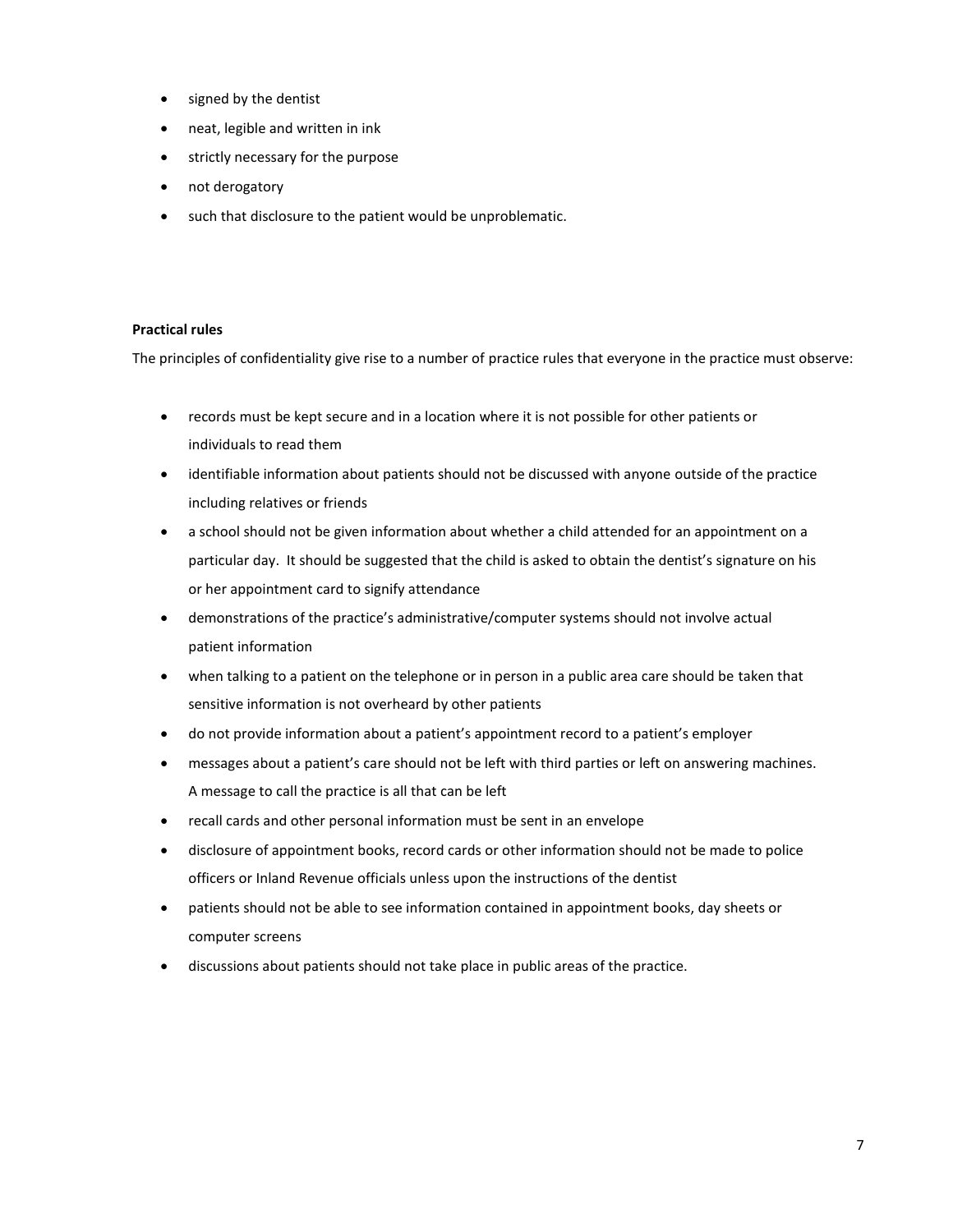#### **Disciplinary action**

If, after investigation, a member of staff is found to have breached patient confidentiality or this policy, he or she shall be liable to summary dismissal in accordance with the practice's disciplinary policy.

Employees are reminded that all personal data processed at the practice must by law remain confidential after your employment has terminated. It is an offence under section 55(1) of the Data Protection Act 1998, knowingly or recklessly, without the consent of the data controller [**Christian Gollings**], to obtain or disclose personal data. If the practice suspects that you have committed such an offence, it will contact the Office of the Information Commissioner and you may be prosecuted by the Commissioner or by or with the consent of the Director of Public Prosecutions.

A **Subject Access Request (SAR)** may be made not only by the individual but also by third parties on behalf of that individual.

The following guidance covers the information required before a request can be met.

- **Subject Access Request By the Individual** (i.e. the living individual, to whom records refer and who is making the request). On the submission of a written request, and verification of identity (i.e. confirmation that the person requesting the records is the data subject) access is permitted by the data subject to all their medical/dental records in accordance with the act.
- **Subject Access Request – By a Third Party** (i.e. on behalf of a living individual who is incapable of managing his/her affairs, any person appointed by the court to manage those affairs, or persons interested in an individual's medical/ dental records). Before medical/dental records can be disclosed, the written consent of the individual is required. In circumstances where individuals are incapable of managing their own affairs the consent for disclosure must be obtained from the appropriate authority.

#### **Access to any part of a health record can be refused if:**

- In the written opinion of the health professional, acting on behalf of the data controller, disclosure of the records would be likely to cause serious harm to the physical or mental health of the individual (data subject) or any other person.
- Information relating to or provided by someone other than the data subject could identify that individual.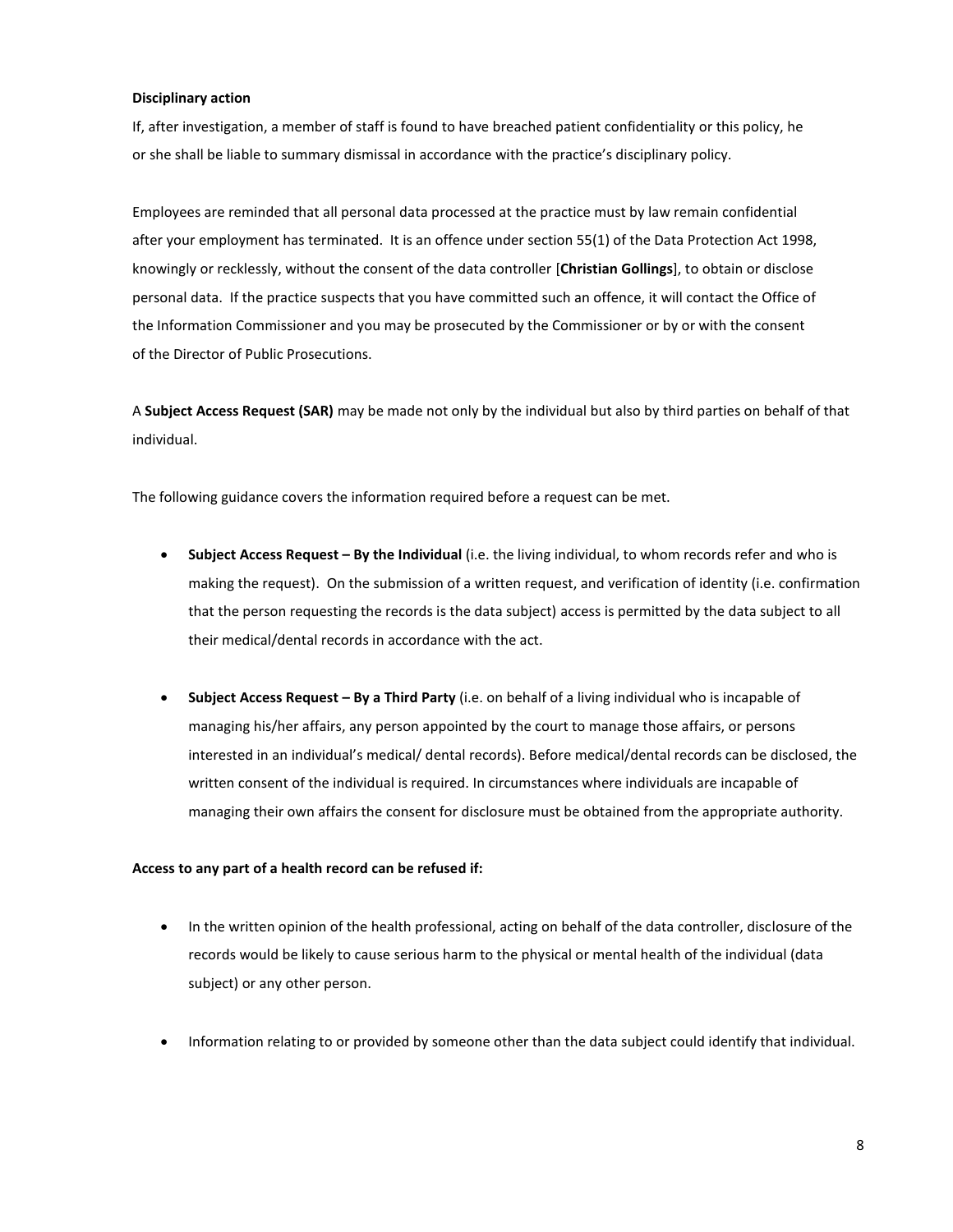- Unless that individual is a health professional who has compiled or contributed to the health record or has been involved in the treatment of the data subject
- Unless that individual has given their consent to the disclosure of the information to the person making the request.

**Unless it is reasonable in all the circumstances to comply with the request without the consent of** the other individual.

A person other than the data subject is making the request for access on behalf of the individual (data subject) e.g. a person with parental responsibilities for the data subject or a person appointed by the court to manage the affairs of the data subject and the data subject:

- provided that the information in the expectation that it would not be disclosed to the person making the request.
- consented to any examination or investigation in the expectation that the information would not so be disclosed;
- has expressly indicated that the information should not be disclosed.

Data Subjects must submit a written request and forward it to the DPO.

The DPO has 40 calendar days from receipt of a SAR to respond to a request. Any longer period will be a breach of the Act. Speed of handling is therefore essential. A request from a patient to see records or for a copy must be referred to the patient's dentist. The patient should be given the opportunity of coming into the practice to discuss the records and will then be given a photocopy.

# **Data Protection Principles**

The eight Data Protection Principles as laid down in the 1998 Data Protection Act (along with Caldicott Principles) must be followed at all times:

- 1. Data must be processed fairly and lawfully
- 2. Personal data shall be obtained only for one or more specific and lawful purposes
- 3. Personal data shall be adequate, relevant and not excessive in relation to the purpose for which they are processed.
- 4. Personal data shall be accurate and where necessary kept up to date.
- 5. Personal data processed for any purpose shall not be kept for longer than is necessary for that purpose.
- 6. Personal data shall be processed in accordance with the rights of data subjects under the 1998 Data Protection Act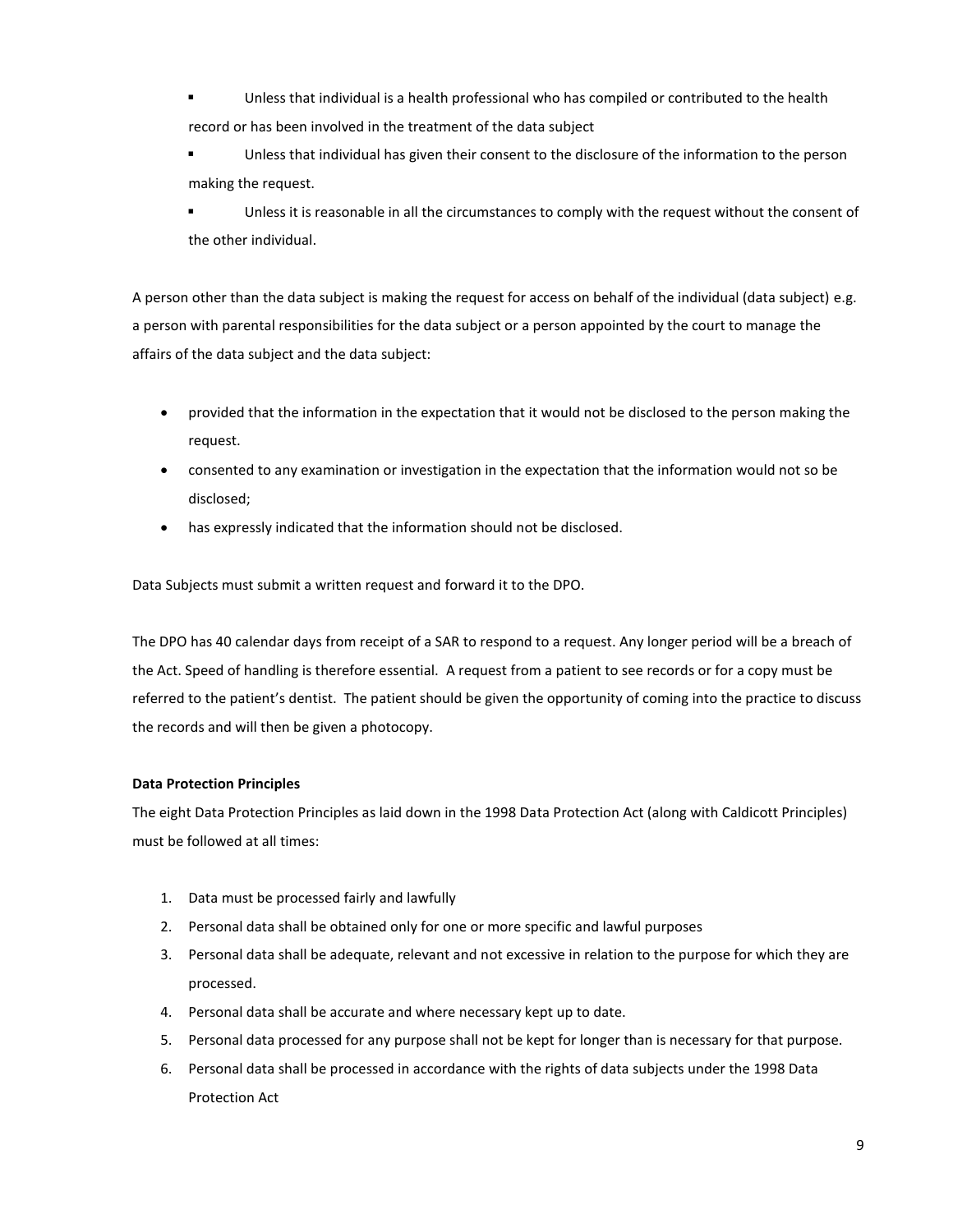- 7. Appropriate technical and organisational measures shall be taken against unauthorised or unlawful processing of personal data and against accidental loss or destruction of, or damage to, personal data.
- 8. Personal data shall not be transferred to a country outside the EEA, unless that country or territory ensures an adequate level of protection for the rights and freedoms of data subjects in relation to the processing of personal data.

## **The Caldicott Principles**

# **Principle 1 - Justify the purpose(s)**

Every proposed use or transfer of patient-identifiable information within or from an organisation should be clearly defined and scrutinised, with continuing uses regularly reviewed by an appropriate guardian.

# **Principle 2 – Don't use patient-identifiable information unless it is absolutely necessary**

Patient-identifiable information items should not be used unless there is no alternative.

# **Principle 3 – Use the minimum necessary patient-identifiable information**

Where use of patient-identifiable information is considered to be essential, each individual item of information should be justified with the aim of reducing identifiably.

## **Principle 4 – Access to patient-identifiable information should be on a strict need to know basis.**

Only those individuals who need access to patient-identifiable information should have access to it, and they should only have access to the information items that they need to see.

## **Principle 5 – Everyone should be aware of their responsibilities**

Action should be taken to ensure that those handling patient-identifiable information – both clinical and nonclinical staff – are aware of their responsibilities and obligations to respect patient confidentiality

## **Principle 6 – Understand and comply with the law.**

Every use of patient-identifiable information must be lawful. Someone in the practice should be responsible for ensuring that the practice complies with legal requirements.

## **Responsible Person**

**Christian Gollings** have been appointed to be the person responsible for Confidentiality.